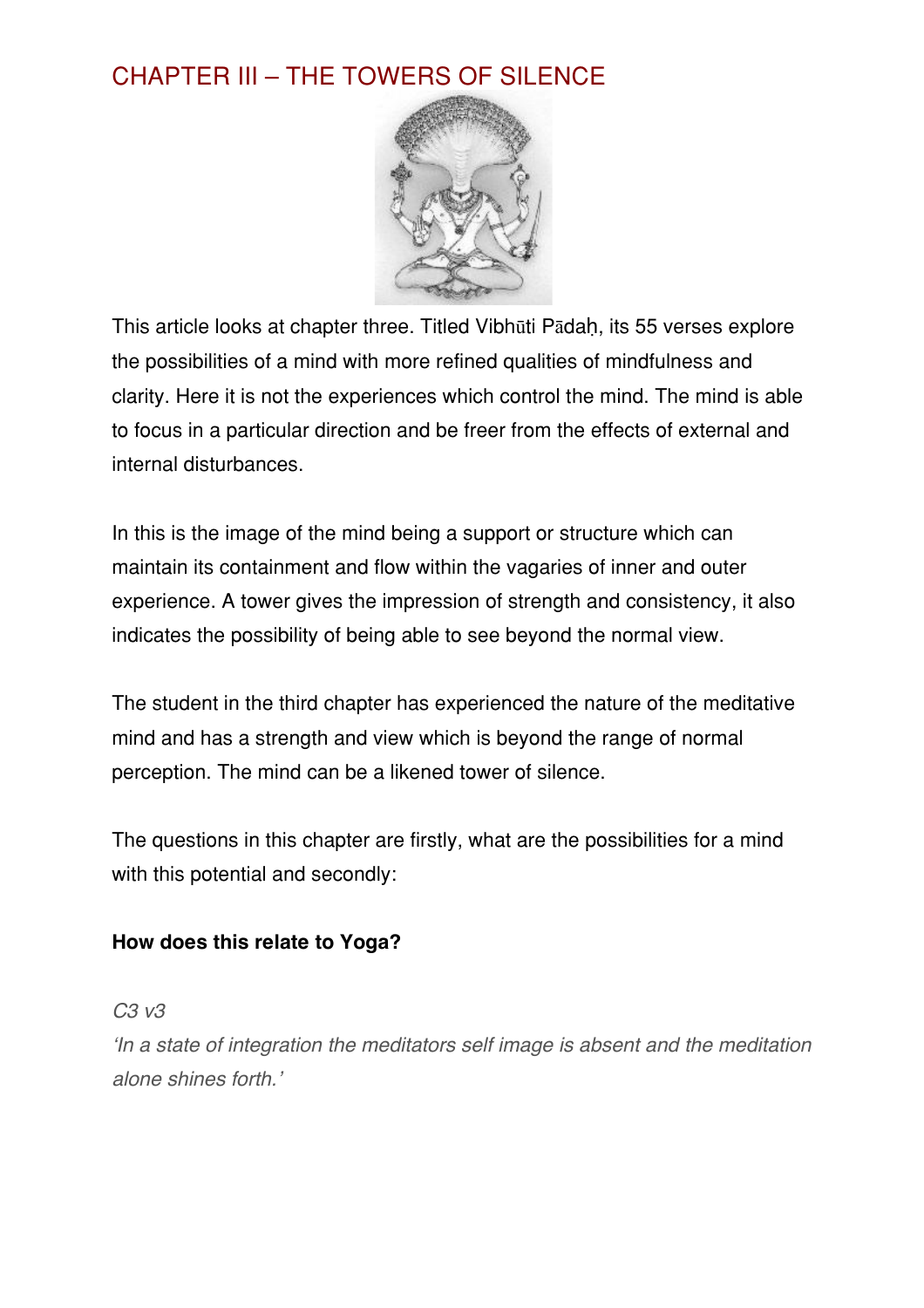

### **What develops from this practice?**

*C3 v5* ʻ*Gnostic insights arise out of the mastery of this practice.*'

## **Furthermore,**

*C3 v10*

ʻ*The impressions within such a mind can be likened to a undisturbed flow.*'

## **Although undisturbed, this flow is also so powerful as to inhibit past mental impressions of distraction.**

*C3 v12*

ʻ*The mind is so one pointed that past and present thoughts remain constant and always linked with meditation.*'

**With the mind in this powerful state much is possible. It even appears that Patañjali tempts us with indications of what such a mind can achieve.**

*C3 v16*

ʻ*Through fusion of the mind into the process of change, knowledge of past and future arises.*'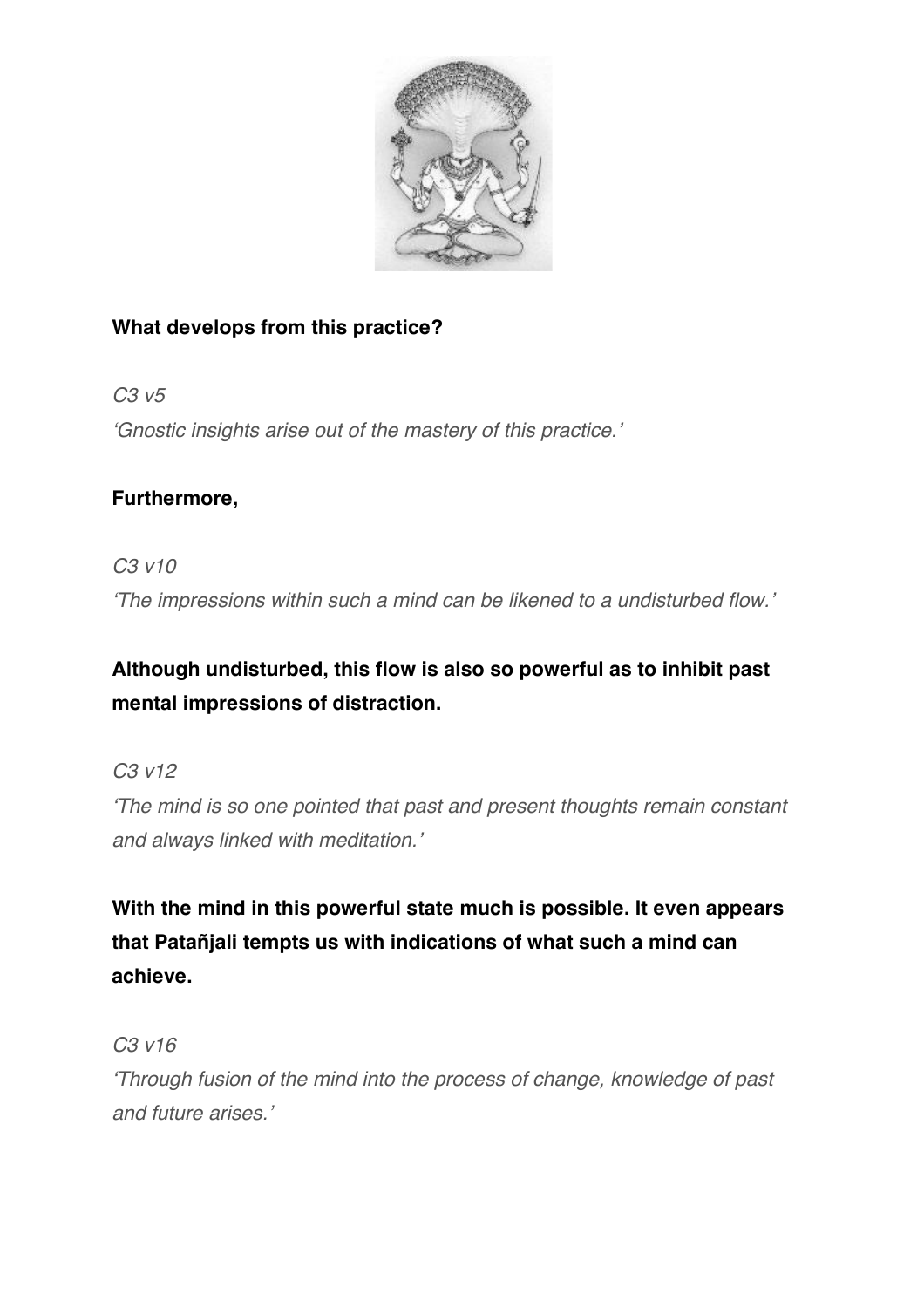

### **This power can be used to explore areas such as universal phenomena.**

*C3 v28*

ʻ*Through fusion of the mind onto the pole star, movement of the other stars is known.*'

## **Or, to explore the nature of energetic phenomena.**

*C3 c29*

ʻ*Through fusion of the mind into the plexus of the navel, knowledge of the body arises.*'

## **Or, to explore the nature of psychic phenomena.**

*C3 v32*

ʻ*Through fusion of the mind into the light within the head, visions of divine beings arises.*'

#### **However, these powers are ultimate obstacles.**

*C3 v37*

ʻ*These powers become obstacles within everyday life.*'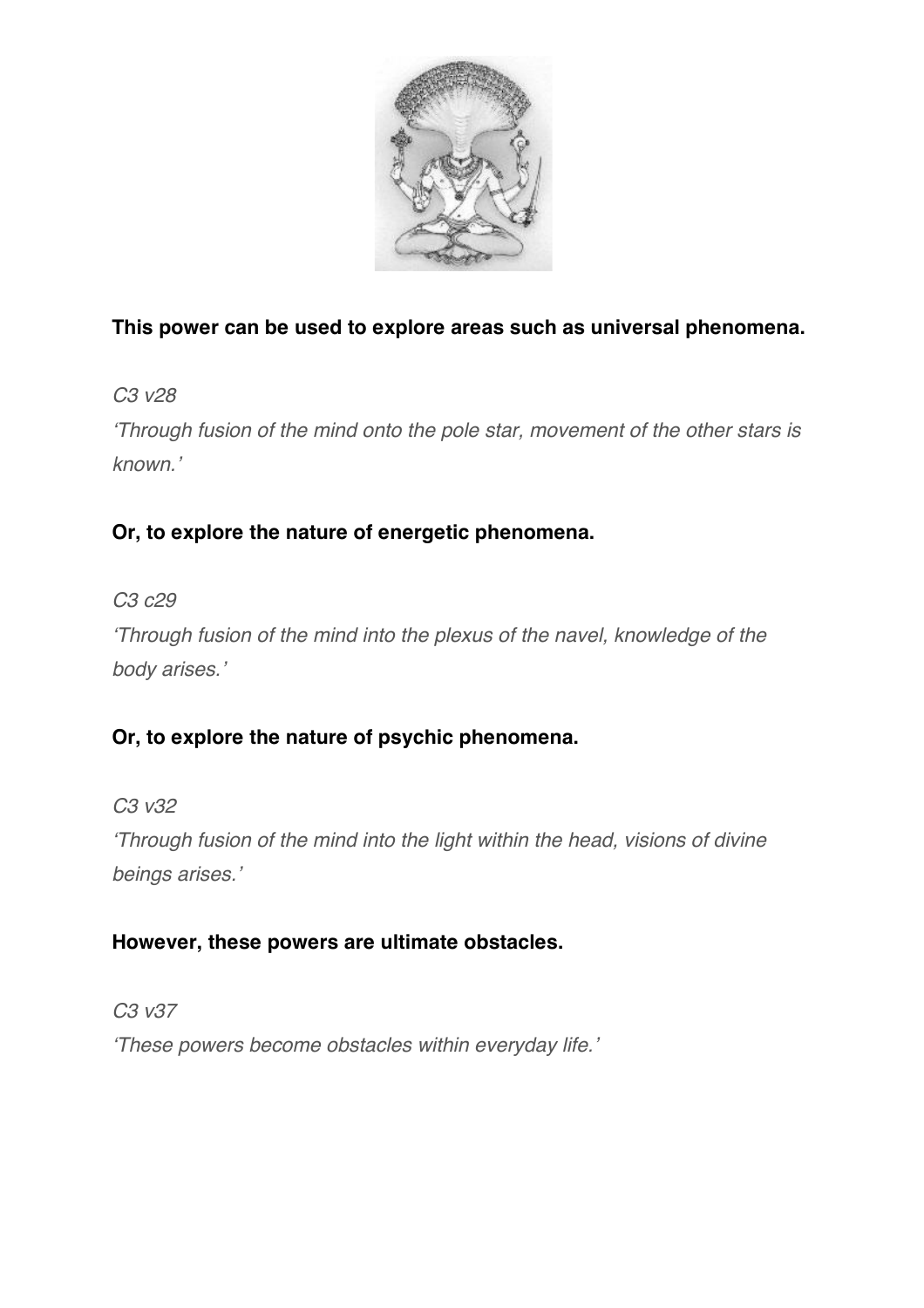

**In fact these hard wrought acquisitions have to be surrendered in order to move towards a more important goal.**

#### *C3 v50*

ʻ*Through dispassion towards powers, the seeds of impurities dwindle and freedom arises.*'

# For Patañjali freedom remains the goal in spite of attainments and status arising from them.

**This is further emphasised with a definition of Freedom (Kaivalya) in the last Sūtra.**

#### *C3 v55*

ʻ*When the Psyche (Citta) is so clear, as if to merge with Awareness (Cit), freedom ensues.*'

To summarise, in this chapter Patañjali has indicated what a mind with this clarity and strength is capable of. With the mind as a sharp tool we can achieve the super-natural, the extra-ordinary. However, this does not solve our fundamental problem, that of Duḥkha (constriction in the heart) and Avidyā (confused values).

Therefore these powers do not ultimately mean much to Patañjali. Furthermore these can become a distraction, within everyday life, and draw a person away from the ultimate purpose of Yoga practice and study.